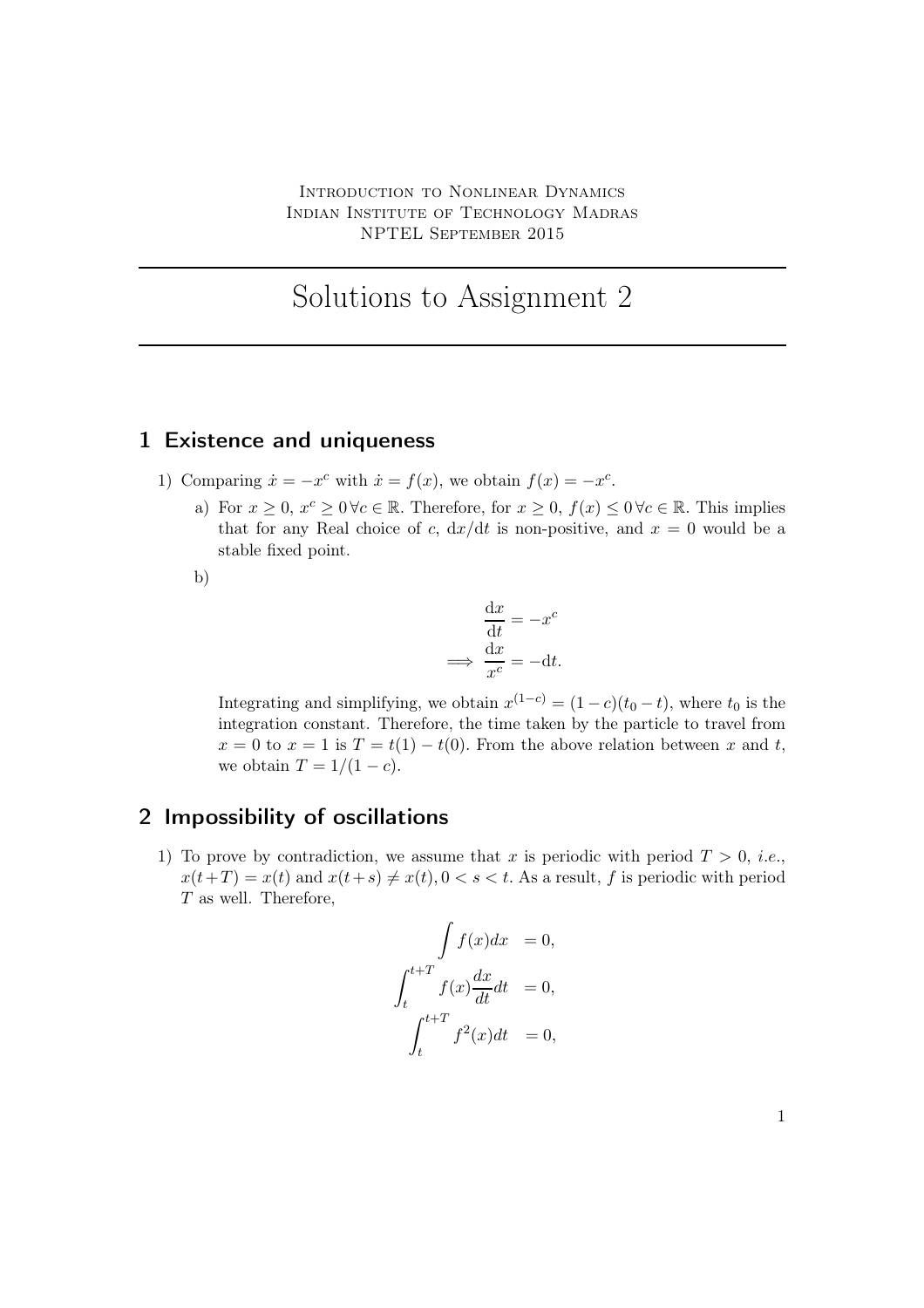This implies that  $f^2(x) = 0 \forall t$ , which in turn implies that  $f(x) = 0 \forall t$ . Since  $\dot{x} = f(x), x$  is forced to be a constant. A contradiction!

## 3 Potentials

1) a) The potential for the system  $\dot{x} = x(1-x)$  is evaluated by solving  $-\frac{dV}{dx} = x-x^2$ . This yields  $V(x) = -\frac{x^2}{2} + \frac{x^3}{3} + C$ . For convenience, we consider  $C = 0$ . The potential function is given by Figure 3.1. From the figure, it is clear that, the potential function has a local minima at  $x = 1$  and a local maxima at  $x = 0$ respectively. Hence,  $x = 0$  corresponds to an unstable equilibrium and  $x = 1$ corresponds to a stable equilibrium.



Figure 3.1: Plot of  $V(x)$  vs x for  $\dot{x} = x(1-x)$ 

b) The potential for the system  $\dot{x} = 2 + \sin x$  is evaluated by solving  $-\frac{dV}{dx} =$  $2 + \sin x$ . This yields  $V(x) = -2x + \cos x + C$ . For convenience, we consider  $C = 0$ . The potential function is given by Figure 3.2. From the figure, it is clear that, the potential function does not have any local minima or maxima. Hence, the system does not have any equilibrium.



Figure 3.2: Plot of  $V(x)$  vs x for  $\dot{x} = 2 + \sin x$ 

c) The potential for the system  $\dot{x} = r + x - x^3$  is evaluated by solving  $-\frac{dV}{dx} =$  $r + x - x^3$ . This yields  $V(x) = -rx - \frac{x^2}{2} + \frac{x^4}{4} + C$ . For convenience, we consider  $C = 0$ . The potential function for this system for various values of r are given by Figure 3.3. From the figure, it is clear that, for both  $r < 0$ and  $r > 0$ , the potential function has a local minima. Hence, the system has